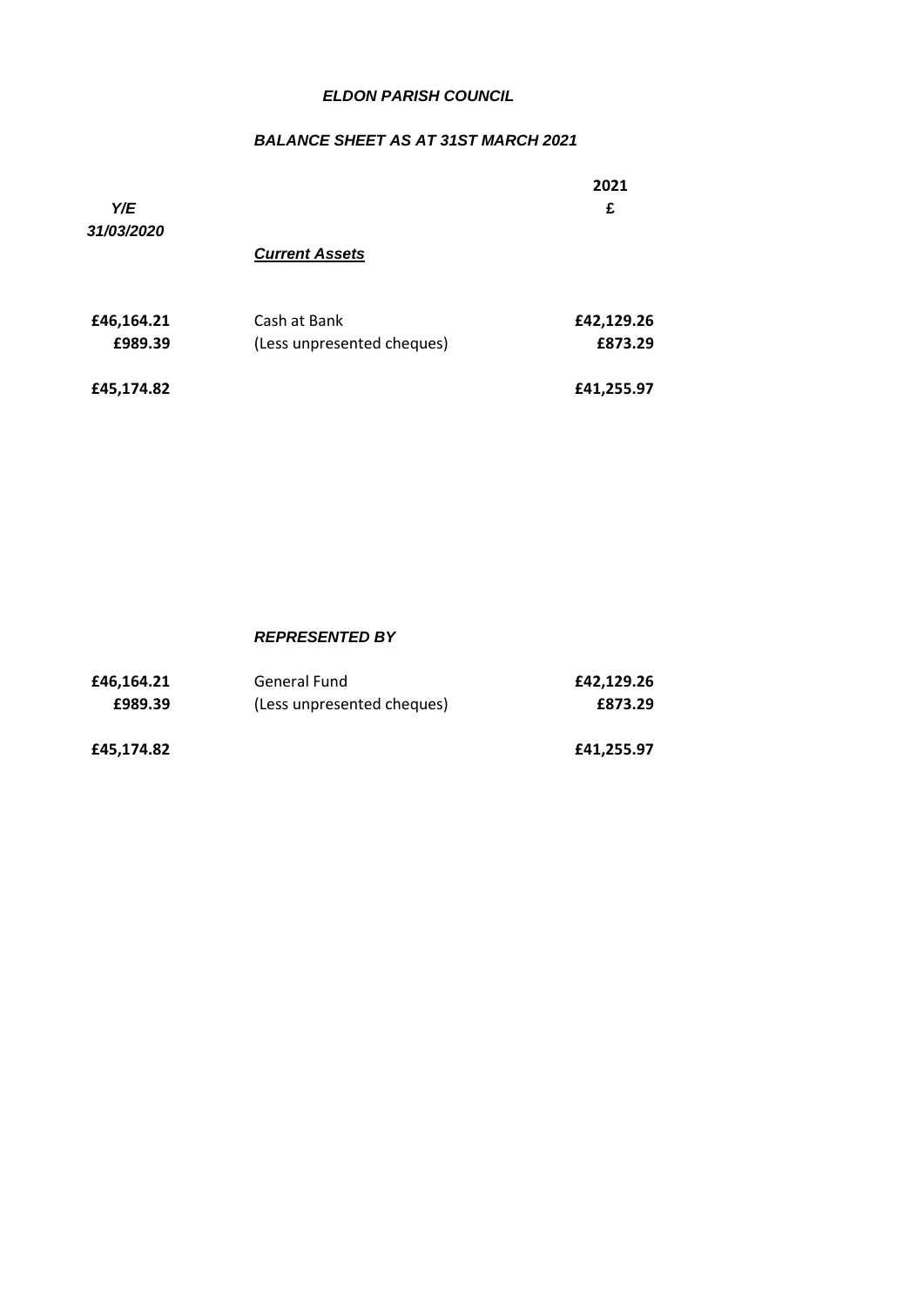# *ELDON PARISH COUNCIL INCOME AND EXPENDITURE ACCOUNT*

### *Year Ended 31st March 2021*

| Y/E             |                                                   | 2020/2021              |
|-----------------|---------------------------------------------------|------------------------|
| 31/03/2020<br>£ | <b>INCOME</b>                                     | £                      |
| £10,883.00      | Precept                                           | £10,840                |
| £1,757.00       | <b>LCTSS Grant</b>                                | £1,985.00              |
| £15.36          | <b>Bank Interest Received</b>                     | £8.00                  |
| £420.00         | Rental for former allotment site (+ Pasture Row)  | £420.00                |
| £1,222.64       | <b>VAT Refund</b>                                 | <b>NIL</b>             |
| £100.00         | Reimbursement from ECP - Weedkilling              | <b>NIL</b>             |
| £14,398.00      |                                                   | £13,253.00             |
|                 | <b>Less Expenditure</b>                           |                        |
| £1,924.39       | Repairs & renewal costs                           | £8,743.88              |
| £3,366.00       | Staff costs                                       | £3,459.00              |
| £200.00         | Professional fees                                 | £150.00                |
| £3,260.57       | General administration costs (inc. Website & VAT) | £2,201.97              |
| £2,723.36       | Village Events/competitions                       | £800.00                |
| £4,610.00       | Donations                                         | £1,817.00              |
| £16,084.32      |                                                   | £17,171.85             |
|                 | Balance of surplus Funds as at 31st March 2021    | E3,918.85              |
|                 | <b>REPRESENTED BY</b>                             |                        |
|                 | <b>General Fund</b>                               |                        |
| £46,861.14      | Balance b/fwd 1st April                           | £45,174,82             |
| $-£1,686.32$    | Excess of Income over expenditure during year     | $-£3,918.85$           |
| £45,174.82      | Balance c/fw d                                    | £41,255.97             |
|                 |                                                   | <b>March 31st 2021</b> |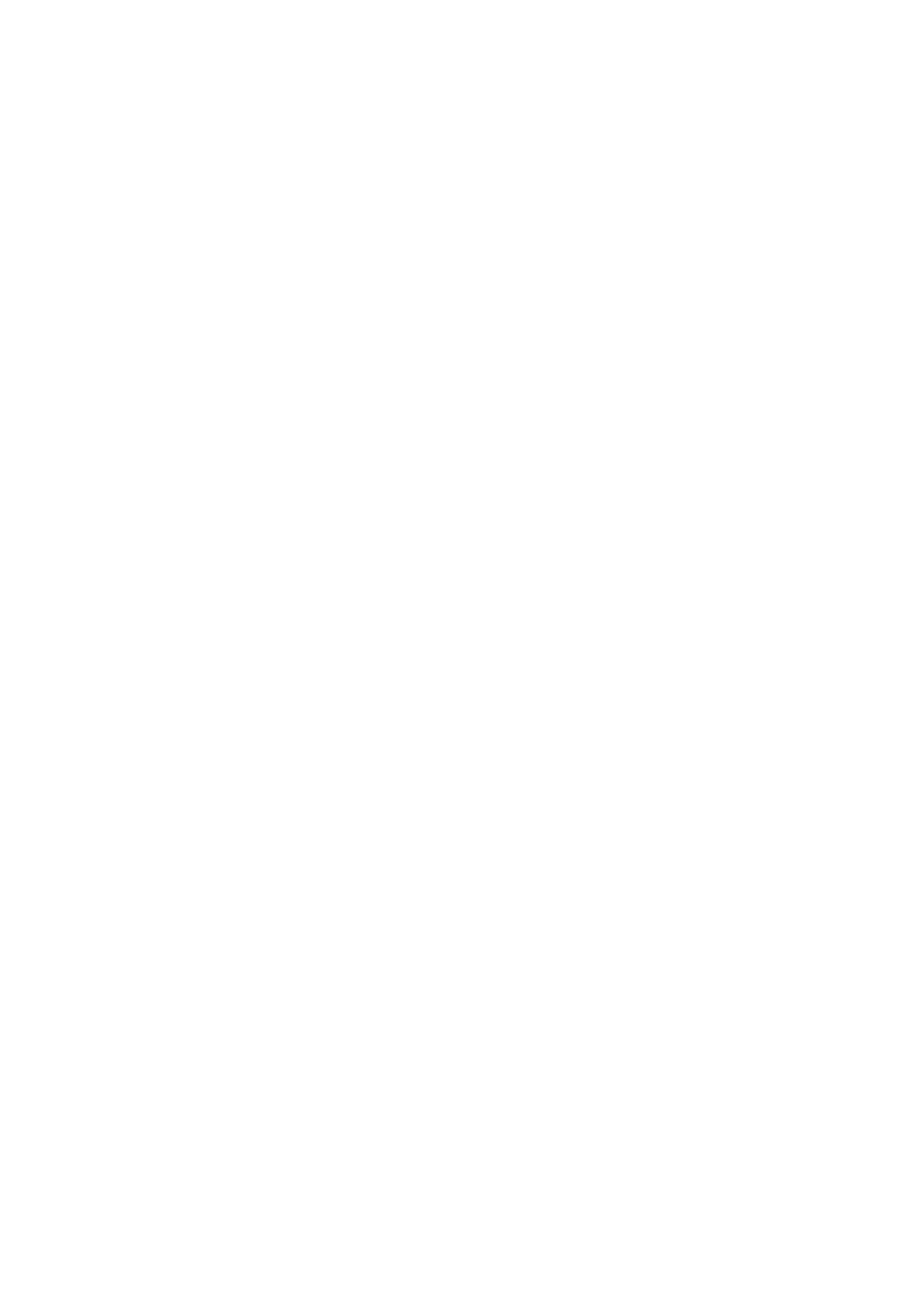|     |      | ELDON PARISH COUNCIL CASH CURRENT 30 DAY ACCOUNT 2020-21 |            |        |            |               |                   |             |                  | Church | Prof    | Gen.    | <b>Training</b> | <b>INS</b> |                 | Exps Shelters | <b>Donations</b> | Village          |
|-----|------|----------------------------------------------------------|------------|--------|------------|---------------|-------------------|-------------|------------------|--------|---------|---------|-----------------|------------|-----------------|---------------|------------------|------------------|
|     |      |                                                          |            |        |            | Phone/        |                   |             | <b>Stationer</b> | Yard   | Fees    |         |                 |            |                 | Signs &       | &                | <b>Events in</b> |
| Chq | Date | <b>Details</b>                                           | Amount     | P/Plan | <b>VAT</b> | <b>Travel</b> | Salary            | <b>PAYE</b> | <b>Stamps</b>    | Exps   | Subs.   | Exps    |                 |            | N/letter Maint. |               | Grants           | Comps.           |
| 764 |      | 09.07.20 CDALC Ann Subscription                          | £46.27     |        |            |               |                   |             |                  |        | £46.27  |         |                 |            |                 |               |                  |                  |
| 765 |      | 09.07.20 ECP Annual Grant                                | £1,600.00  |        |            |               |                   |             |                  |        |         |         |                 |            |                 |               | £1,600.00        |                  |
| 766 |      | 09.07.20 Clerk's Salary/Expenses April                   | £234.50    |        |            |               | £10.00 £224.50    |             |                  |        |         |         |                 |            |                 |               |                  |                  |
| 767 |      | 09.07.20 Clerk's Salary/Expenses May                     | £234.30    |        |            |               | £10.00 £224.30    |             |                  |        |         |         |                 |            |                 |               |                  |                  |
|     |      |                                                          | £349.60    |        |            |               |                   |             | £95.92           |        |         |         |                 |            |                 |               |                  |                  |
| 768 |      | 09.07.20 Clerk's Salary/Expenses Jun                     |            |        | £19.18     |               | £10.00 £224.50    |             |                  |        |         |         |                 |            |                 |               |                  |                  |
| 769 |      | 09.07.20 HMRC PAYE 1st Quarter                           | £168.20    |        |            |               |                   | £168.20     |                  |        |         |         |                 |            |                 |               |                  |                  |
| 770 |      | 09.07.20 DCC Website Provision                           | £736.51    |        | £122.75    |               |                   |             |                  |        |         | £613.76 |                 |            |                 |               |                  |                  |
| 771 |      | 09.07.20 Internal Auditor Fee                            | £150.00    |        |            |               |                   |             |                  |        | £150.00 |         |                 |            |                 |               |                  |                  |
| 772 |      | 23.09.20 DCC: Cont. to bus shelter                       | £2,000.00  |        |            |               |                   |             |                  |        |         |         |                 |            |                 | £2,000.00     |                  |                  |
| 773 |      | 23.09.20 DCC: Cont. to playground                        | £6,000.00  |        |            |               |                   |             |                  |        |         |         |                 |            |                 | £6,000.00     |                  |                  |
| 774 |      | 23.09.20 Clerk's Salary/Expenses Jul                     | £234.30    |        |            |               | £10.00 £224.30    |             |                  |        |         |         |                 |            |                 |               |                  |                  |
| 775 |      | 23.09.20 Clerk's Salary/Expenses Aug                     | £234.50    |        |            |               | £10.00 £224.50    |             |                  |        |         |         |                 |            |                 |               |                  |                  |
| 776 |      | 23.09.20 Clerk's Salary/Expenses Sept                    | £252.30    |        |            | £28.00        | £224.30           |             |                  |        |         |         |                 |            |                 |               |                  |                  |
| 777 |      | 23.09.20 HMRC PAYE 2nd Quarter                           | £168.40    |        |            |               |                   | £168.40     |                  |        |         |         |                 |            |                 |               |                  |                  |
| 778 |      | 20.10.20 SDR Friends Corp. Membership                    | £50.00     |        |            |               |                   |             |                  |        | £50.00  |         |                 |            |                 |               |                  |                  |
| 779 |      | 20.10.20 Clerk's Salary/Expenses Oct                     | £277.95    |        |            |               | £10.00 £267.95    |             |                  |        |         |         |                 |            |                 |               |                  |                  |
| 780 |      | 04.11.20 St. Mark's - Donation                           | £100.00    |        |            |               |                   |             |                  |        |         |         |                 |            |                 |               | £100.00          |                  |
| 781 |      | 04.11.20 Royal British Legion - Donation                 | £100.00    |        |            |               |                   |             |                  |        |         |         |                 |            |                 |               | £100.00          |                  |
| 782 |      | 18.12.20 Clerk's Salary/Expenses Nov                     | £339.35    |        | £12.15     | £19.00        | £230.45           |             | £60.75           |        |         |         |                 |            |                 |               | £17.00           |                  |
| 783 |      | 18.12.20 M Watson - Supply Xmas Tree                     |            |        |            |               |                   |             |                  |        |         |         |                 |            |                 |               |                  |                  |
|     |      | Cheque voided - see cheque 788                           |            |        |            |               |                   |             |                  |        |         |         |                 |            |                 |               |                  |                  |
| 784 |      | 18.12.20 Clerk's Salary/Expenses Dec                     | £246.65    |        |            |               | £16.00 £230.65    |             |                  |        |         |         |                 |            |                 |               |                  |                  |
| 785 |      | 18.12.20 HMRC PAYE 3rd Quarter                           | £182.20    |        |            |               |                   | £182.20     |                  |        |         |         |                 |            |                 |               |                  |                  |
|     |      |                                                          |            |        |            |               |                   |             |                  |        |         |         |                 |            |                 |               |                  |                  |
| 786 |      | 29.01.21 Info. Commissioner Ann Reg Fee                  | £40.00     |        |            |               |                   |             |                  |        |         | £40.00  |                 |            |                 |               |                  |                  |
| 787 |      | 29.01.21 DCC - Ann. Flowerbed Maint.                     | £448.66    |        | £74.78     |               |                   |             |                  |        |         |         |                 |            |                 | £373.88       |                  |                  |
| 788 |      | 29.01.21 M Watson - Supply Xmas Tree                     | £800.00    |        |            |               |                   |             |                  |        |         |         |                 |            |                 |               |                  | £800.00          |
|     |      | replaces voided cheque No. 783                           |            |        |            |               |                   |             |                  |        |         |         |                 |            |                 |               |                  |                  |
| 789 |      | 29.01.21 Clerk's Salary/Expenses Jan 2021                | £340.73    |        | £10.68     |               | £46.00 £230.65    |             | £53.40           |        |         |         |                 |            |                 |               |                  |                  |
|     |      | (incs. £36.00 overpayment)                               |            |        |            |               |                   |             |                  |        |         |         |                 |            |                 |               |                  |                  |
| 790 |      | 05.03.21 Cheque Cancelled                                |            |        |            |               |                   |             |                  |        |         |         |                 |            |                 |               |                  |                  |
| 791 |      | 05.03.21 M H Fencing and Gates                           | £444.00    |        | £74.00     |               |                   |             |                  |        |         |         |                 |            |                 | £370.00       |                  |                  |
| 792 |      | 05.03.21 Came & company - Insurance                      | £520.14    |        |            |               |                   |             |                  |        |         |         |                 | £520.14    |                 |               |                  |                  |
| 793 |      | 31.03.21 Clerk's Salary/expenses Feb                     | £345.64    |        | £17.50     |               | £10.00 £230.65    |             | £87.49           |        |         |         |                 |            |                 |               |                  |                  |
| 794 |      | 31.03.21 Clerk's Salary/Expenses Mar                     | £354.65    |        |            | £19.00        | £230.45           |             | £10.20           |        | £95.00  |         |                 |            |                 |               |                  |                  |
| 795 |      | 31.03.21 HMRC PAYE 4th Quarter                           | £173.00    |        |            |               |                   | £173.00     |                  |        |         |         |                 |            |                 |               |                  |                  |
|     |      |                                                          | £17,171.85 | £0.00  | £331.04    |               | £198.00 £2,767.20 | £691.80     | £307.76 £0.00    |        | £341.27 | £653.76 | £0.00           | £520.14    | £0.00           | £8,743.88     | £1,817.00        | £800.00          |
|     |      |                                                          |            |        |            |               |                   |             |                  |        |         |         |                 |            |                 |               |                  |                  |
|     |      |                                                          |            |        |            |               |                   |             |                  |        |         |         |                 |            |                 |               |                  |                  |
|     |      |                                                          |            |        |            |               |                   |             |                  |        |         |         |                 |            |                 |               |                  |                  |
|     |      |                                                          |            |        |            |               |                   |             |                  |        |         |         |                 |            |                 |               |                  |                  |
|     |      |                                                          |            |        |            |               |                   |             |                  |        |         |         |                 |            |                 |               |                  |                  |
|     |      |                                                          |            |        |            |               |                   |             |                  |        |         |         |                 |            |                 |               |                  |                  |
|     |      |                                                          |            |        |            |               |                   |             |                  |        |         |         |                 |            |                 |               |                  |                  |
|     |      |                                                          |            |        |            |               |                   |             |                  |        |         |         |                 |            |                 |               |                  |                  |
|     |      |                                                          |            |        |            |               |                   |             |                  |        |         |         |                 |            |                 |               |                  |                  |
|     |      |                                                          |            |        |            |               |                   |             |                  |        |         |         |                 |            |                 |               |                  |                  |
|     |      |                                                          |            |        |            |               |                   |             |                  |        |         |         |                 |            |                 |               |                  |                  |
|     |      |                                                          |            |        |            |               |                   |             |                  |        |         |         |                 |            |                 |               |                  |                  |
|     |      |                                                          |            |        |            |               |                   |             |                  |        |         |         |                 |            |                 |               |                  |                  |
|     |      |                                                          |            |        |            |               |                   |             |                  |        |         |         |                 |            |                 |               |                  |                  |
|     |      |                                                          |            |        |            |               |                   |             |                  |        |         |         |                 |            |                 |               |                  |                  |
|     |      |                                                          |            |        |            |               |                   |             |                  |        |         |         |                 |            |                 |               |                  |                  |
|     |      |                                                          |            |        |            |               |                   |             |                  |        |         |         |                 |            |                 |               |                  |                  |
|     |      |                                                          |            |        |            |               |                   |             |                  |        |         |         |                 |            |                 |               |                  |                  |
|     |      |                                                          |            |        |            |               |                   |             |                  |        |         |         |                 |            |                 |               |                  |                  |
|     |      |                                                          |            |        |            |               |                   |             |                  |        |         |         |                 |            |                 |               |                  |                  |
|     |      |                                                          |            |        |            |               |                   |             |                  |        |         |         |                 |            |                 |               |                  |                  |
|     |      |                                                          |            |        |            |               |                   |             |                  |        |         |         |                 |            |                 |               |                  |                  |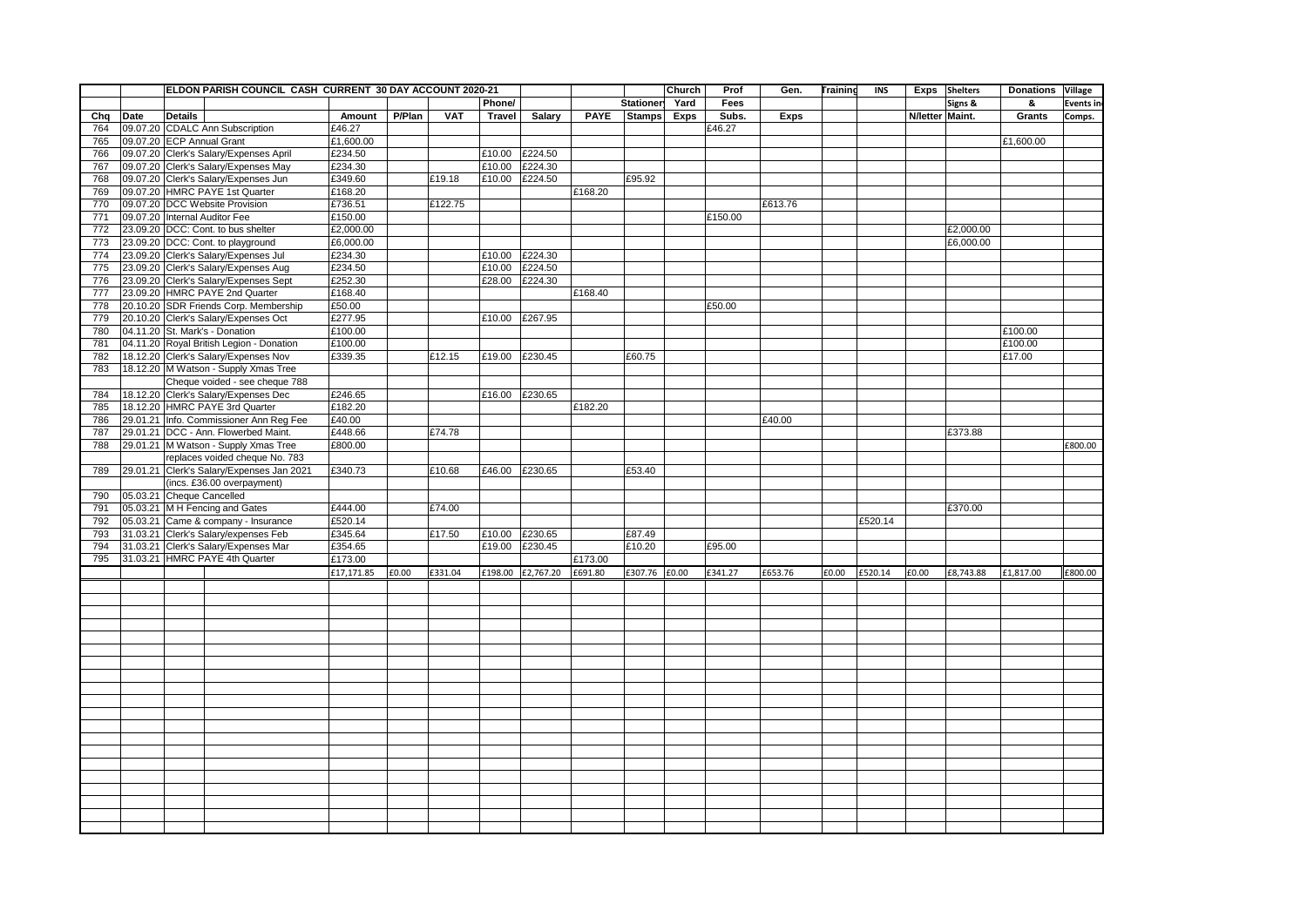|                        | <b>ELDON</b>   | <b>PARISH COUNCIL</b>   |                |                |                                         | <b>INCOME</b>   | 2020-2021   |                 |                |
|------------------------|----------------|-------------------------|----------------|----------------|-----------------------------------------|-----------------|-------------|-----------------|----------------|
|                        |                |                         | Cash           | <b>Current</b> | 30 Day                                  | <b>Bank</b>     | Precept     | <b>Misc</b>     | <b>VAT</b>     |
| <b>Date</b>            | Ref.           | <b>Details</b>          | <b>Account</b> | <b>Account</b> | <b>Account</b>                          | <b>Interest</b> | (inc LCTSS) | <b>Receipts</b> | <b>Refunds</b> |
|                        |                |                         |                |                |                                         |                 |             |                 |                |
|                        |                |                         | £              | £              | £                                       | £               | £           | £               | £              |
|                        |                |                         |                |                |                                         |                 |             |                 |                |
| 03.04.20               | $\mathbf 1$    | Precept                 |                | 10840.00       |                                         |                 | 10840.00    |                 |                |
| 03.04.20               | $\overline{2}$ | <b>LCTSS Grant</b>      |                | 1985.00        |                                         |                 | 1985.00     |                 |                |
| 09.04.20               | 3              | Interest                |                |                | 1.31                                    | 1.31            |             |                 |                |
| 11.05.20               | 4              | Interest                |                |                | 1.35                                    | 1.35            |             |                 |                |
| 09.06.20               | 5              | Interest                |                |                | 1.22                                    | 1.22            |             |                 |                |
| 09.07.20               | $\bf 6$        | Interest                |                |                | 1.27                                    | 1.27            |             |                 |                |
| 10.08.20               | $\overline{7}$ | Interest                |                |                | 1.08                                    | 1.08            |             |                 |                |
| 09.09.20               | 8              | Interest                |                |                | 0.25                                    | 0.25            |             |                 |                |
| 06.10.20               | 9              | Interest                |                |                | 0.25                                    | 0.25            |             |                 |                |
| 09.11.20               | 10             | Interest                |                |                | 0.26                                    | 0.26            |             |                 |                |
| 09.12.19               | 11             | Interest                |                |                | 0.25                                    | 0.25            |             |                 |                |
| 24.12.20               | 12             | <b>Allotment Rental</b> |                | 270.00         |                                         |                 |             | 270.00          |                |
| 24.12.20               | 13             | Pastures Rental         |                | 150.00         |                                         |                 |             | 150.00          |                |
| 11.01.21               | 14             | Interest                |                |                | 0.28                                    | 0.28            |             |                 |                |
| 09.02.21               | 15             | Interest                |                |                | 0.24                                    | 0.24            |             |                 |                |
| 09.03.21               | 16             | Interest                |                |                | 0.24                                    | 0.24            |             |                 |                |
| <b>31st March 2021</b> |                |                         |                | 13245.00       | 8.00                                    | 8.00            | 12825.00    | 420.00          | 0.00           |
|                        |                |                         |                |                |                                         |                 |             |                 |                |
|                        |                |                         |                |                |                                         |                 |             |                 |                |
|                        |                |                         |                |                | £13245.00 + £8.00 = £13253 Total income |                 |             |                 |                |
|                        |                |                         |                |                |                                         |                 |             |                 |                |
|                        |                |                         |                |                |                                         |                 |             |                 |                |
|                        |                |                         |                |                |                                         |                 |             |                 |                |
|                        |                |                         |                |                |                                         |                 |             |                 |                |
|                        |                |                         |                |                |                                         |                 |             |                 |                |
|                        |                |                         |                |                |                                         |                 |             |                 |                |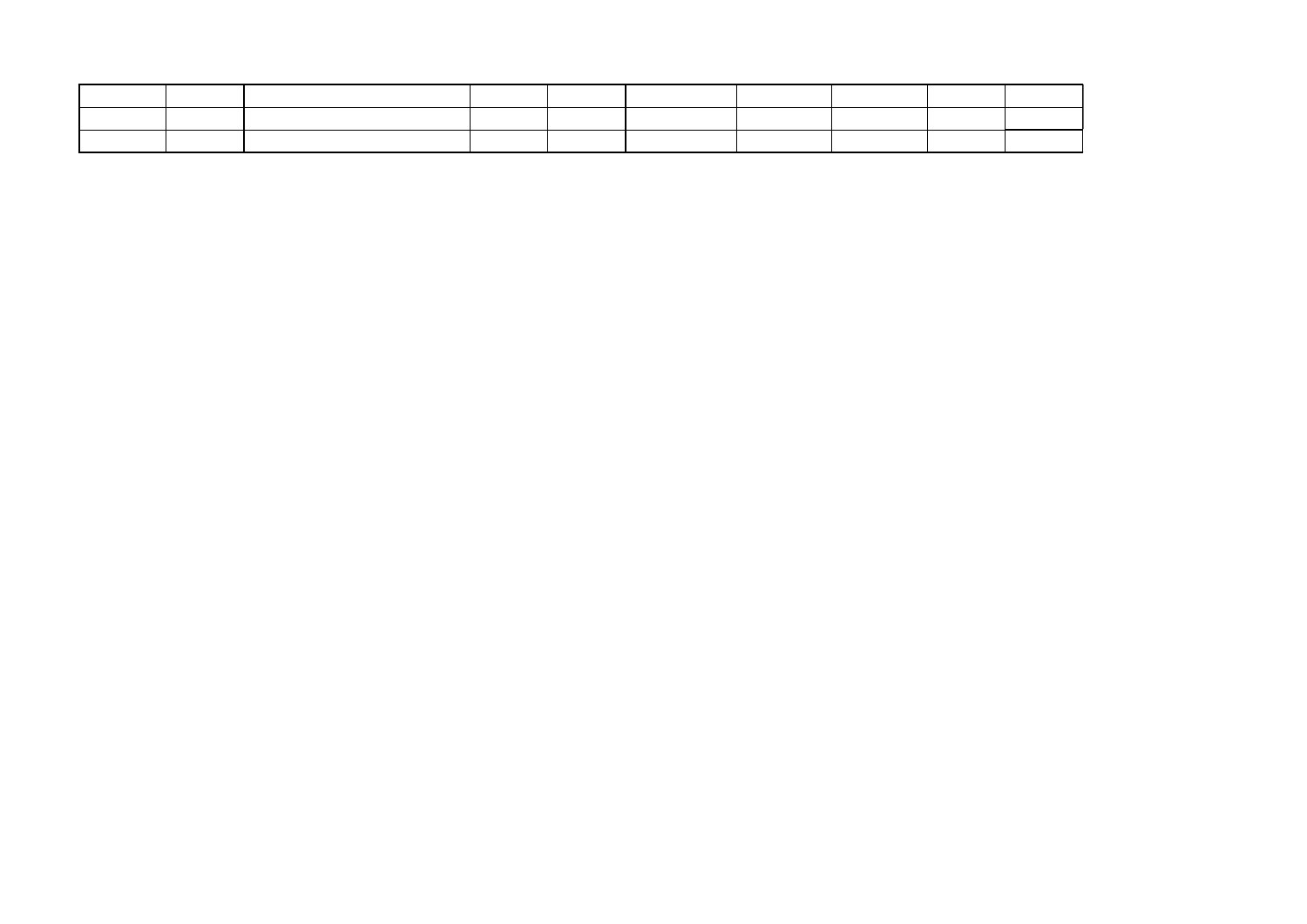|        |          | Invoices paid up to 31st March 2021 |           |            |
|--------|----------|-------------------------------------|-----------|------------|
|        |          |                                     |           | <b>VAT</b> |
| E1/20  | 09.07.20 | <b>CDALC Ann Subscription</b>       | £46.27    |            |
| E2/20  | 09.07.20 | <b>ECP Annual Grant</b>             | £1,600.00 |            |
| E3/20  | 09.07.20 | Clerk's Salary/Expenses April       | £234.50   |            |
| E4/20  | 09.07.20 | Clerk's Salary/Expenses May         | £234.30   |            |
| E5/20  | 09.07.20 | Clerk's Salary/Expenses Jun         | £330.42   | £19.18     |
| E6/20  | 09.07.20 | <b>HMRC PAYE 1st Quarter</b>        | £168.20   |            |
| E7/20  | 09.07.20 | <b>DCC Website Provision</b>        | £613.76   | £122.75    |
| E8/20  | 09.07.20 | <b>Internal Auditor Fee</b>         | £150.00   |            |
| E9/20  | 23.09.20 | DCC: Cont. to bus shelter           | £2,000.00 |            |
| E10/20 | 23.09.20 | DCC: Cont. to playground            | £6,000.00 |            |
| E11/20 | 23.09.20 | Clerk's Salary/Expenses Jul         | £234.30   |            |
| E12/20 | 23.09.20 | Clerk's Salary/Expenses Aug         | £234.50   |            |
| E13/20 | 23.09.20 | Clerk's Salary/Expenses Sept        | £252.30   |            |
| E14/20 | 23.09.20 | <b>HMRC PAYE 2nd Quarter</b>        | £168.40   |            |
| E15/20 | 20.10.20 | SDR Friends Corp. Membership        | £50.00    |            |
| E16/20 | 20.10.20 | Clerk's Salary/Expenses Oct         | £277.95   |            |
| E17/20 | 04.11.20 | St. Mark's - Donation               | £100.00   |            |
| E18/20 | 04.11.20 | Royal British Legion - Donation     | £100.00   |            |
| E19/20 | 18.12.20 | Clerk's Salary/Expenses Nov         | £327.20   | £12.15     |
| E20/20 | 18.12.20 | M Watson - Supply Xmas Tree         |           |            |
|        |          | Cheque voided - see cheque 788      |           |            |
| E21/20 | 18.12.20 | Clerk's Salary/Expenses Dec         | £246.65   |            |
| E22/20 | 18.12.20 | <b>HMRC PAYE 3rd Quarter</b>        | £182.20   |            |
| E23/21 | 29.01.21 | Info. Commissioner Ann Reg Fee      | £40.00    |            |
| E24/21 | 29.01.21 | DCC - Ann. Flowerbed Maint.         | £373.88   | £74.78     |
| E25/21 | 29.01.21 | M Watson - Supply Xmas Tree         | £800.00   |            |
|        |          | replaces voided cheque No. 783      |           |            |
| E26/21 | 29.01.21 | Clerk's Salary/Expenses Jan 2021    | £330.05   | £10.68     |
|        |          | (incs. £36.00 overpayment)          |           |            |
| E27/21 | 05.03.21 | Cheque Cancelled: Issued in Error   |           |            |
| E28/21 | 05.03.21 | M H Fencing and Gates               | £370.00   | £74.00     |
| E29/21 | 05.03.21 | Came & company - Insurance          | £520.14   |            |
| E30/21 | 31.03.21 | Clerk's Salary/expenses Feb         | £328.14   | £17.50     |
| E31/21 | 31.03.21 | Clerk's Salary/Expenses Mar         | £354.65   |            |
| E32/21 | 31.03.21 | HMRC PAYE 4th Quarter               | £173.00   |            |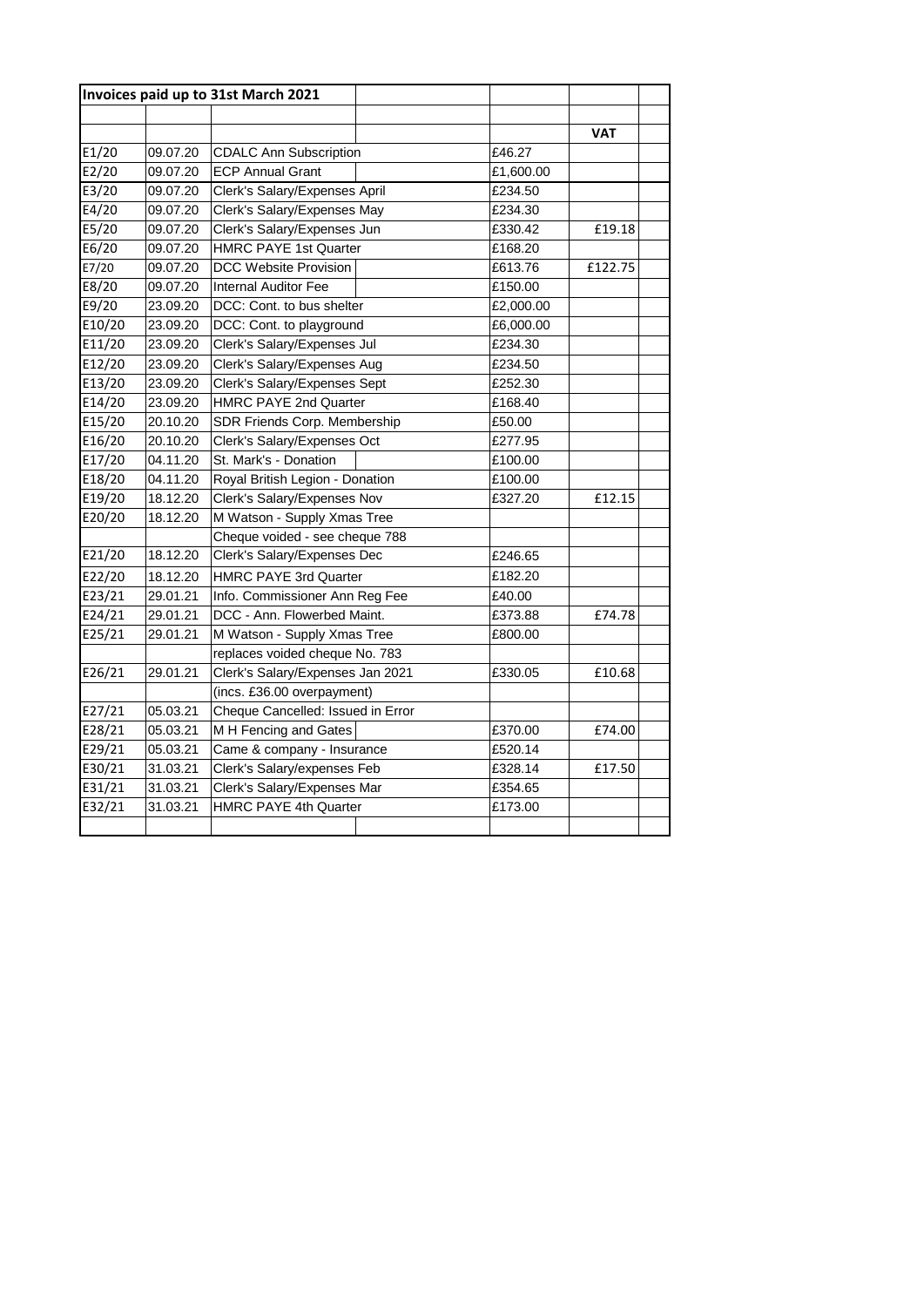|                             | <b>BANK RECONCILIATION 2020-21</b> |                 |  |                |            |                     |  |
|-----------------------------|------------------------------------|-----------------|--|----------------|------------|---------------------|--|
|                             |                                    |                 |  |                |            |                     |  |
| <b>ELDON PARISH COUNCIL</b> |                                    | 31st March 2021 |  |                |            |                     |  |
| <b>BANK RECONCILIATION</b>  |                                    |                 |  | Treasurers a/c |            | <b>Business a/c</b> |  |
| Bal per statement           |                                    |                 |  | £11,308.91     |            | £30,820.35          |  |
| Less o/s                    |                                    |                 |  |                |            |                     |  |
|                             |                                    |                 |  |                |            |                     |  |
|                             | 793                                | £345.64         |  |                |            |                     |  |
|                             | 794                                | £354.65         |  |                |            |                     |  |
|                             | 795                                | £173.00         |  |                |            |                     |  |
| <b>Total</b>                |                                    | £873.29         |  |                |            |                     |  |
|                             |                                    |                 |  |                |            |                     |  |
|                             |                                    |                 |  | £10,435.62     |            | £30,820.35          |  |
|                             |                                    |                 |  |                |            |                     |  |
|                             |                                    |                 |  |                | £41,255.97 |                     |  |
|                             |                                    |                 |  |                |            |                     |  |
|                             |                                    |                 |  |                |            |                     |  |
|                             |                                    |                 |  |                |            |                     |  |
|                             |                                    |                 |  |                |            |                     |  |
|                             |                                    |                 |  |                |            |                     |  |
|                             |                                    |                 |  |                |            |                     |  |
|                             |                                    |                 |  |                |            |                     |  |
|                             |                                    |                 |  |                |            |                     |  |
|                             |                                    |                 |  |                |            |                     |  |
|                             |                                    |                 |  |                |            |                     |  |
|                             |                                    |                 |  |                |            |                     |  |
|                             |                                    |                 |  |                |            |                     |  |
|                             |                                    |                 |  |                |            |                     |  |
|                             |                                    |                 |  |                |            |                     |  |
|                             |                                    |                 |  |                |            |                     |  |
|                             |                                    |                 |  |                |            |                     |  |
|                             |                                    |                 |  |                |            |                     |  |
|                             |                                    |                 |  |                |            |                     |  |
|                             |                                    |                 |  |                |            |                     |  |
|                             |                                    |                 |  |                |            |                     |  |
|                             |                                    |                 |  |                |            |                     |  |
|                             |                                    |                 |  |                |            |                     |  |
|                             |                                    |                 |  |                |            |                     |  |
|                             |                                    |                 |  |                |            |                     |  |
|                             |                                    |                 |  |                |            |                     |  |
|                             |                                    |                 |  |                |            |                     |  |
|                             |                                    |                 |  |                |            |                     |  |
|                             |                                    |                 |  |                |            |                     |  |
|                             |                                    |                 |  |                |            |                     |  |
|                             |                                    |                 |  |                |            |                     |  |
|                             |                                    |                 |  |                |            |                     |  |
|                             |                                    |                 |  |                |            |                     |  |
|                             |                                    |                 |  |                |            |                     |  |
|                             |                                    |                 |  |                |            |                     |  |
|                             |                                    |                 |  |                |            |                     |  |